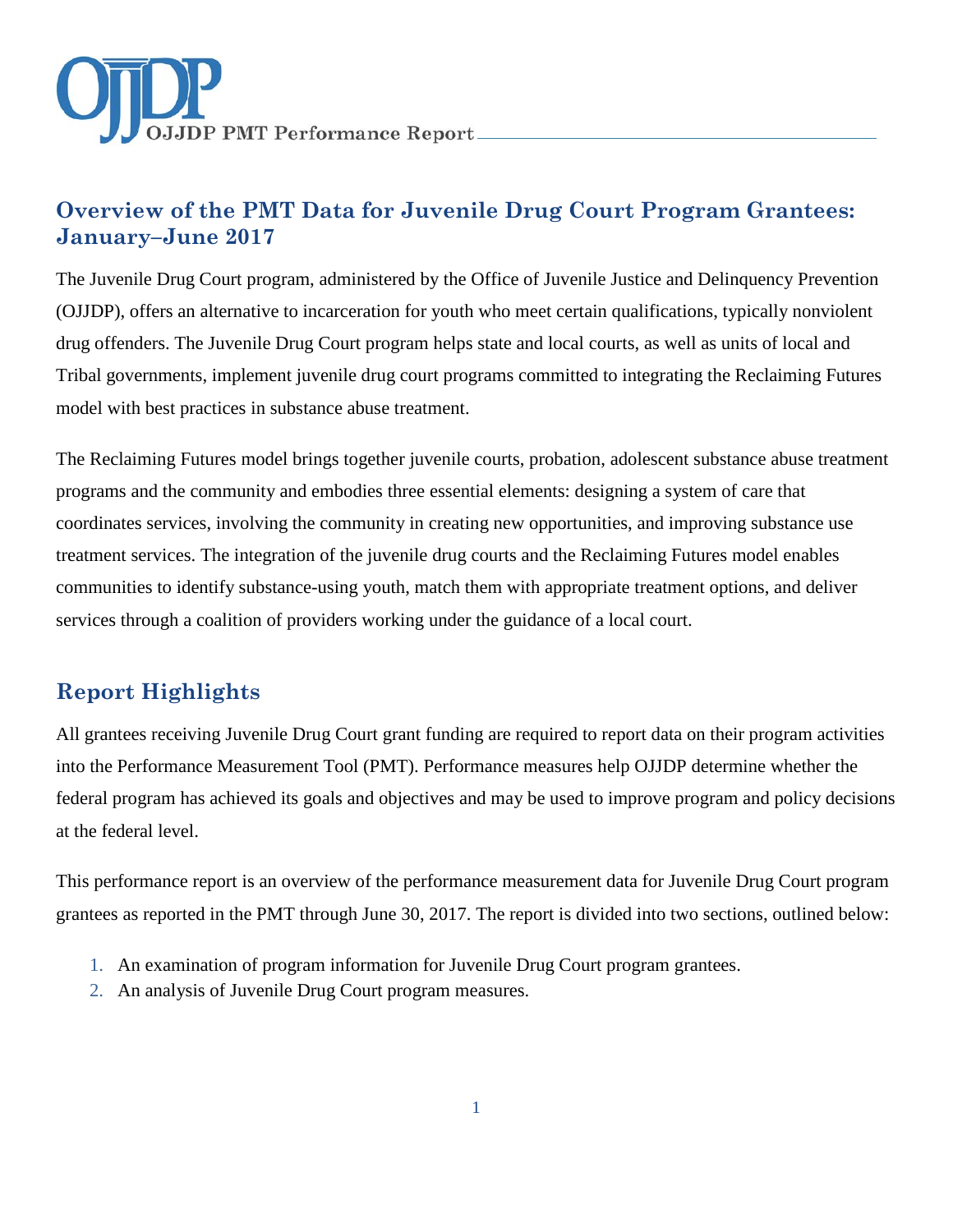Key findings from the analysis for the January–June 2017 reporting period include:

- There were 20 active Juvenile Drug Court program grantees, with a 90 percent reporting compliance rate.
- Thirty-seven percent of the Juvenile Drug Court programs were run by juvenile justice agencies, followed by units of local government<sup>[1](#page-1-0)</sup> and other government agencies.
- A total of 636 program youth were served during the reporting period, including 265 youth who were new admissions to the program.
- During the reporting period, 178 of 350 youth (51 percent), successfully exited Juvenile Drug Court programs.
- Of those services in which youth were enrolled, most  $(n = 247)$  were enrolled in substance use services followed by mental health services  $(n = 95)$ .
- Overall, 56 percent of the program youth demonstrated an intended change in target behaviors in the short term and 43 percent demonstrated an intended change in target behaviors in the long term.<sup>[2](#page-1-1)</sup>
- Although most of the youth received services for substance use, youth were less likely to demonstrate an intended behavior change in the short term (41 percent) and long term (32 percent) when compared with other target behaviors.
- Of the program youth tracked for adjudication for a technical violation in the short term, 7 percent were committed to a juvenile residential facility.
- For both short term and long term, 3 percent of youth tracked for adjudication for a new offense were committed to a juvenile residential facility.

# **1. Examination of Program Information**

During the January–June 2017 reporting period, 20 grants were active. Data were completed for 18 active

grants, resulting in 90 percent reporting compliance (table 1).

| <b>Report Status</b> |              | Number of<br><b>Grantees</b> |  |
|----------------------|--------------|------------------------------|--|
| <b>Not Started</b>   |              |                              |  |
| In Progress          |              | 1                            |  |
| Complete             |              | 18                           |  |
|                      | <b>Total</b> | 20                           |  |

### **Table 1. Status of Federal Awards Reporting: January–June 2017**

<span id="page-1-0"></span><sup>&</sup>lt;sup>1</sup> Units of local government may include counties, municipalities (cities and towns), special districts and school districts.

<span id="page-1-1"></span><sup>&</sup>lt;sup>2</sup> Short term outcomes refer to benefits or changes that youth experience while enrolled in the program for 0 to 6 months after completing the program's requirements. Long term outcomes are measured from 6 to 12 months after that participant completes program requirements.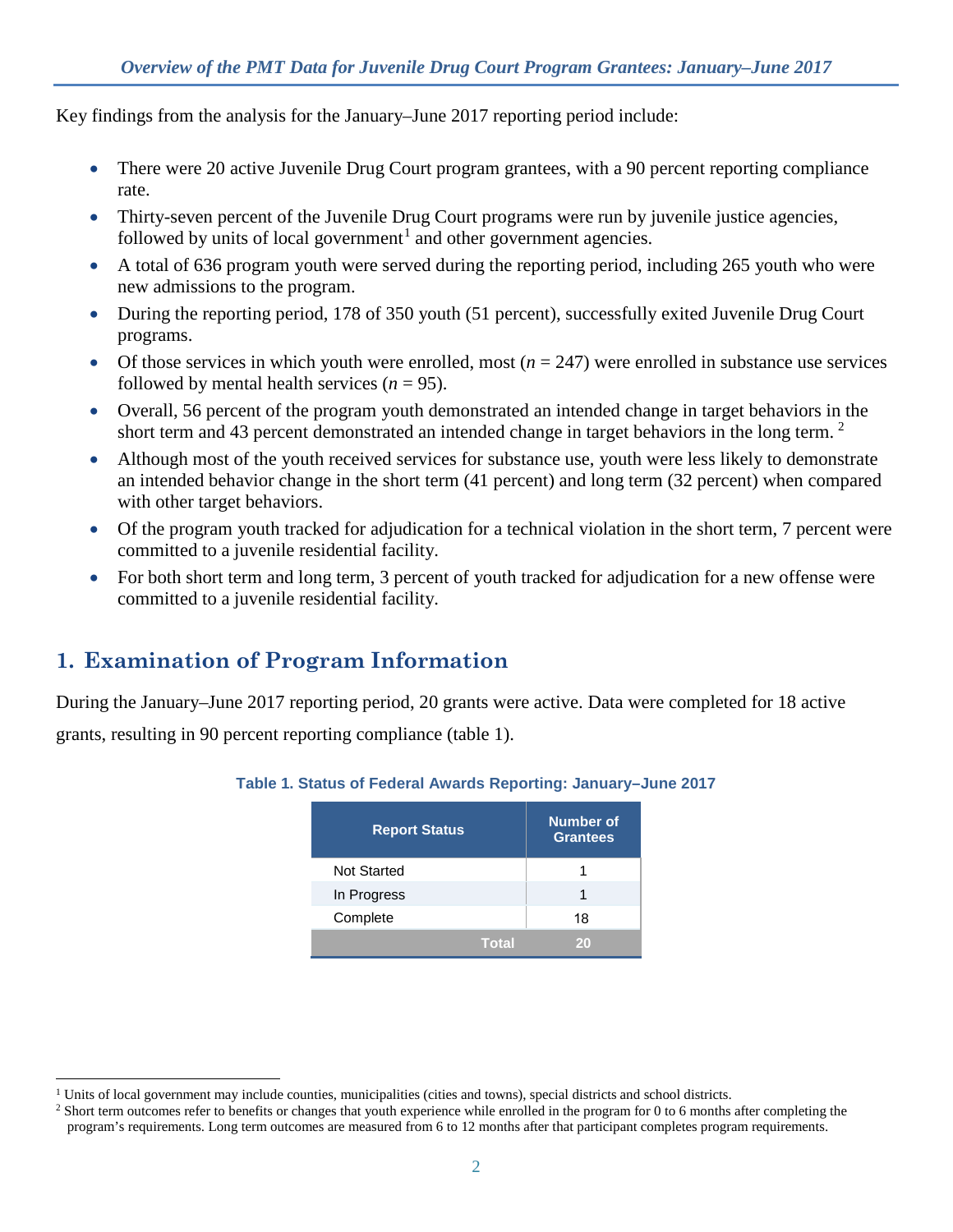Table 2 presents aggregate demographic data for the January–June 2017 reporting period. The number represents the population that grantees are expected to serve per federal grant.<sup>[3](#page-2-0)</sup> Targeted services include any services or approaches specifically designed to meet the needs of the population (e.g., gender-specific, culturally based, or developmentally appropriate services). Grantees are only required to report target population information once in the PMT. However, grantees may update their target population to best fit their program during the life of the award. Most grantees  $(n = 17)$  reported serving youth between the ages of 11 and 18 and truant/dropout youth  $(n = 17)$ .

#### **Table 2. Number of Grantees Serving Target Population: January–June 2017**

| <b>Population Served</b>                      | N              |
|-----------------------------------------------|----------------|
| <b>Race/Ethnicity</b>                         |                |
| American Indian/Alaska Native                 | 4              |
| Asian                                         | 4              |
| Black/African American                        | 15             |
| Caucasian/Non-Latino                          | 9              |
| Hispanic or Latino (of any race)              | 13             |
| Native Hawaiian and Other Pacific<br>Islander | $\overline{2}$ |
| Other Race                                    | 6              |
| White/Caucasian                               | 14             |
| Youth population not served directly          | 2              |
| <b>Justice System Status</b>                  |                |
| At-Risk Population (no prior offense)         | 10             |
| <b>First Time Offenders</b>                   | 14             |
| <b>Repeat Offenders</b>                       | 14             |
| Sex Offenders                                 | 1              |
| <b>Status Offenders</b>                       | 8              |
| <b>Violent Offenders</b>                      | 4              |
| Youth population not served directly          | 2              |

 $\ddot{\phantom{a}}$ 

| <b>Population Served</b>    | $\overline{N}$ | <b>Population Served</b>             |
|-----------------------------|----------------|--------------------------------------|
| ity:                        |                | <b>Gender</b>                        |
| ndian/Alaska Native         | 4              | Male                                 |
|                             | 4              | Female                               |
| an American                 | 15             | Youth population not served directly |
| /Non-Latino                 | 9              | Age                                  |
| r Latino (of any race)      | 13             | $0 - 10$                             |
| vaiian and Other Pacific    | 2              | $11 - 18$                            |
|                             | 6              | Over 18                              |
| casian                      | 14             | Youth population not served directly |
| ulation not served directly | 2              | <b>Geographic Area</b>               |
| tem Status                  |                | Rural                                |
| pulation (no prior offense) | 10             | Suburban                             |
| <b>Offenders</b>            | 14             | Tribal                               |
| enders                      | 14             | Urban                                |
| lers                        | 1              | Youth population not served directly |
| enders                      | 8              | <b>Other</b>                         |
| enders                      | 4              | <b>Mental Health</b>                 |
| ulation not served directly | $\overline{c}$ | Substance Use                        |
|                             |                | Truant/Dropout                       |

<span id="page-2-0"></span><sup>&</sup>lt;sup>3</sup> Grantees, or the recipient organizations, can have multiple federal awards, and each award is required to report on the expected demographic served.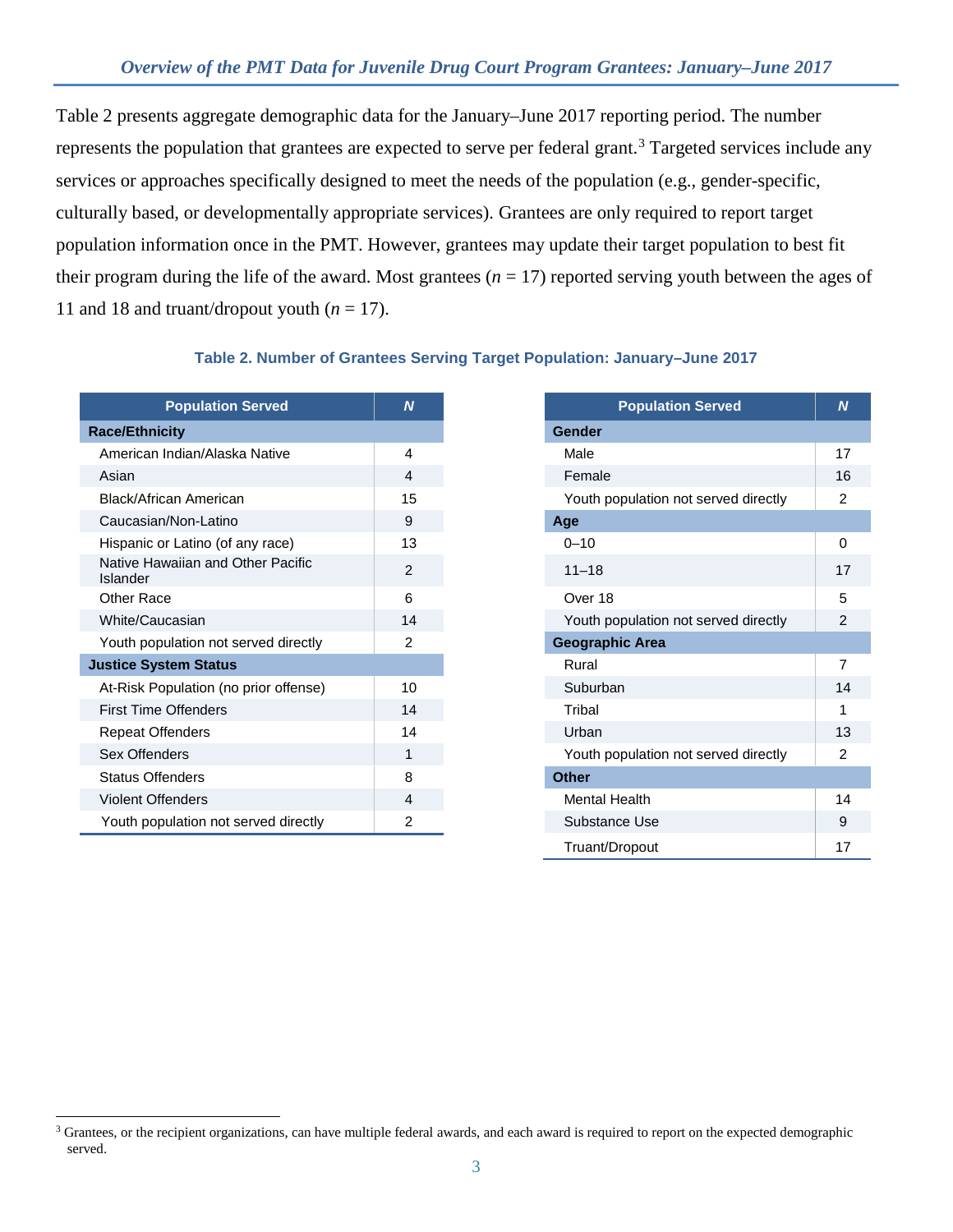### *1.1 Evidence-Based Programming and Funding Information*

OJJDP encourages grantees to use evidence-based practices in their drug treatment programs. Evidence-based programs and practices include program models that have been shown, through rigorous evaluation and replication, to be effective at preventing or reducing juvenile delinquency or related risk factors. To understand how Juvenile Drug Court program grantees are prioritizing evidence-based programs, grantees are asked to report whether or not their programs are evidence-based.<sup>[4](#page-3-0)</sup> Overall, the majority of Juvenile Drug Court program

 $\overline{a}$ 



**Figure 1. Grantees Implementing Evidence-Based Programs and/or Practices: January–June 2017**

grantees (89 percent) reported using federal funds to implement an evidence-based program or practice (figure 1).<sup>[5](#page-3-1)</sup>

Table 3 displays a comprehensive comparison of the award amount by state and the District of Columbia (DC). The amounts in table 2 represent the total funding each state and DC received from OJJDP for the life of the award(s). DC made up over 39 percent of total funding.

| <b>State</b> | <b>Number of</b><br><b>Awards</b> | <b>Amount Awarded</b> | <b>State</b> | <b>Number of</b><br><b>Awards</b> | <b>Amount Awarded</b> |
|--------------|-----------------------------------|-----------------------|--------------|-----------------------------------|-----------------------|
| DC.          |                                   | \$5,988,057           | GA           |                                   | \$400,000             |
| <b>OH</b>    | $\mathcal{P}$                     | \$1,851,443           | <b>MA</b>    | 1                                 | \$400,000             |
| FL.          | $\mathcal{P}$                     | \$1,724,098           | <b>NE</b>    | 1                                 | \$400,000             |
| <b>VA</b>    | $\mathcal{P}$                     | \$800,000             | <b>NY</b>    | 1                                 | \$400,000             |
| MI           |                                   | \$526,443             | OK.          | 1                                 | \$400,000             |
| <b>WA</b>    | 1                                 | \$526,443             | <b>WV</b>    | $\mathbf{1}$                      | \$400,000             |
| <b>CO</b>    | 1                                 | \$524,569             | LA           | 1                                 | \$249,182             |
| OR.          | 1                                 | \$522,365             | <b>TX</b>    | 1                                 | \$222,040             |
| AR.          |                                   | \$400,000             |              |                                   |                       |

**Table 3. Total Grant Amount by State and DC (Dollars): January–June 2017**

<span id="page-3-0"></span><sup>4</sup> Grantees are asked, "Is the federal award used to implement an evidence-based program or practice?" This question is only reported once in the PMT, and it is reflective of the grant program for the life of the award.

<span id="page-3-1"></span><sup>&</sup>lt;sup>5</sup> The data represent all awards, whether they were operational or not during the reporting period. However, one grantee did not report on this question for the January–June 2017 reporting period.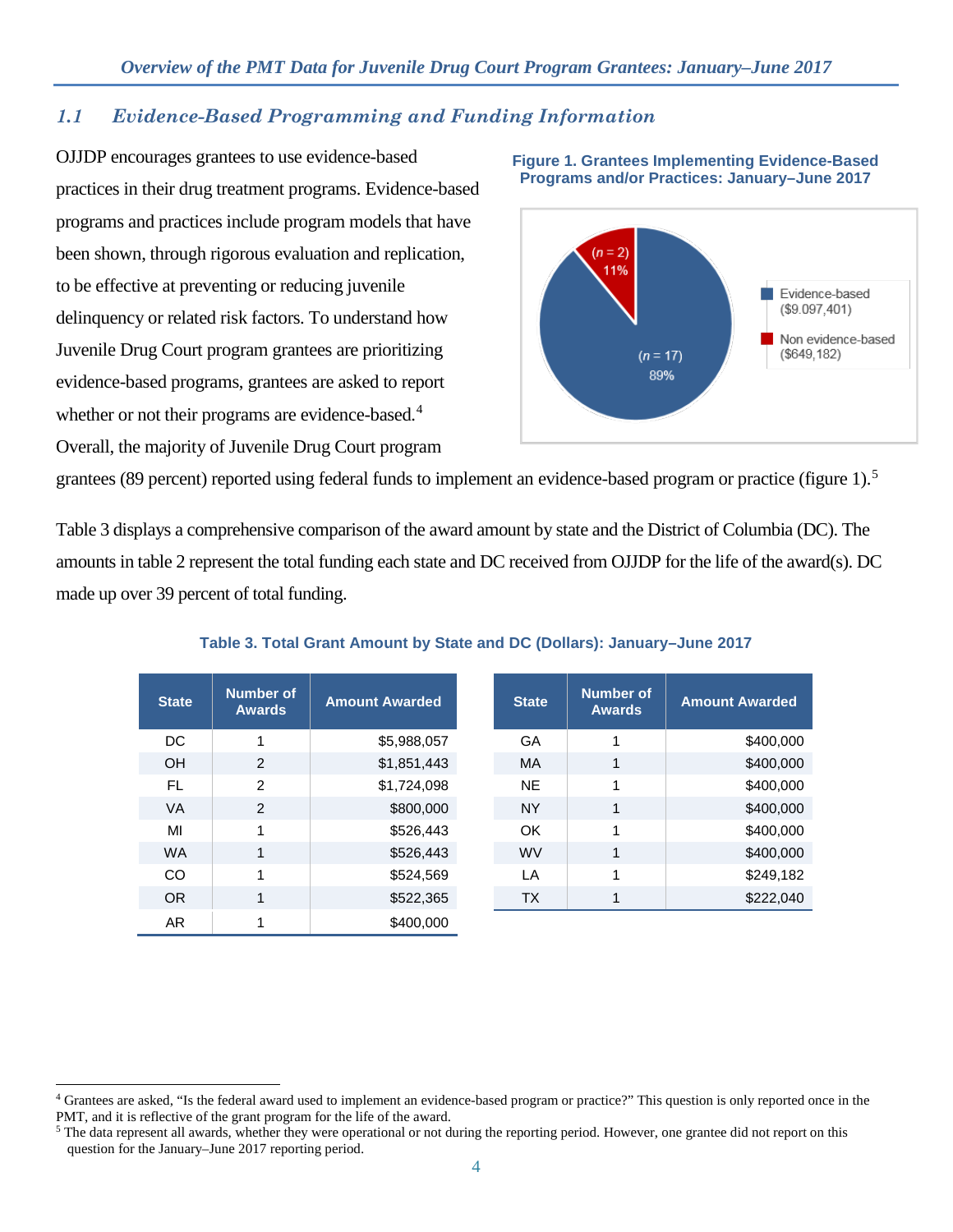### *1.2 Organization Type*

 $\ddot{\phantom{a}}$ 

Analysis of the types of agencies implementing juvenile drug court programs revealed that the majority of drug courts were run by juvenile justice agencies (37 percent), followed by units of local government and other government agencies, accounting for 32 percent and 26 percent, respectively (figure 2).



### **Figure 2. Number and Type of Agencies: January–June 2017**

# *2.* **Analysis of Program Performance Measures**

During the January–June 2017 reporting period, Juvenile Drug Court program grantees served 636 youth participants. Of the youth served this reporting period, 265 of the them (42 percent) were new admissions (figure 3) and 88 percent were served with an evidence-based program or practice.<sup>[6](#page-4-0)</sup> It is important to note that sometimes when a youth enters a program, the timing may not directly correlate to the six-month reporting period. Therefore, some youth are carried over to the next reporting period.

<span id="page-4-0"></span><sup>&</sup>lt;sup>6</sup> Grantees reported 713 youth served using an evidence-based model or program out of 811 total youth served during the reporting period. This number for total youth served is inconsistent with the count of new admissions and youth carried over as it is reported separately.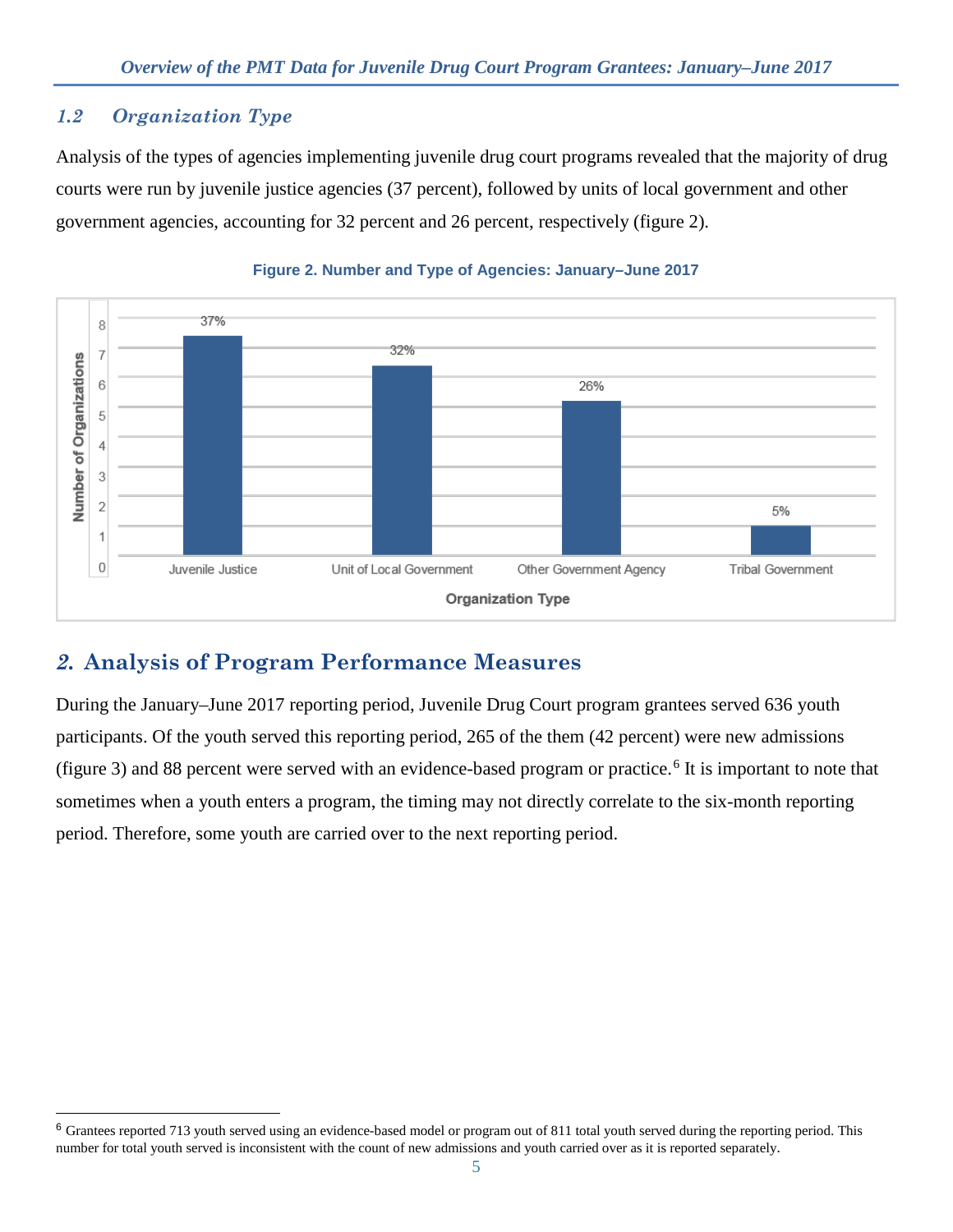



In addition, 350 youth exited the program during the reporting period (figure 4). Of those enrolled youth who exited the program, more than half (51 percent), successfully exited the court having completed all requirements. Each grantee defines the requirements needed for a youth to complete its program. "Successfully exited" youth are considered to be those who have successfully fulfilled all program obligations and requirements. Youth who fail to follow through with the program (expelled or leave voluntarily) are considered to have "unsuccessfully exited" the program.





Programs using grant funds to provide direct services to youth were required to measure program youths' performance and track data for certain target behaviors. A target behavior is one that a grantee has chosen to track for youth served by a particular program; it measures a "positive" change in a behavior such as school attendance, antisocial behavior, and community involvement. This section presents an analysis of the number of youth who demonstrated a positive change in a targeted behavior during the reporting period.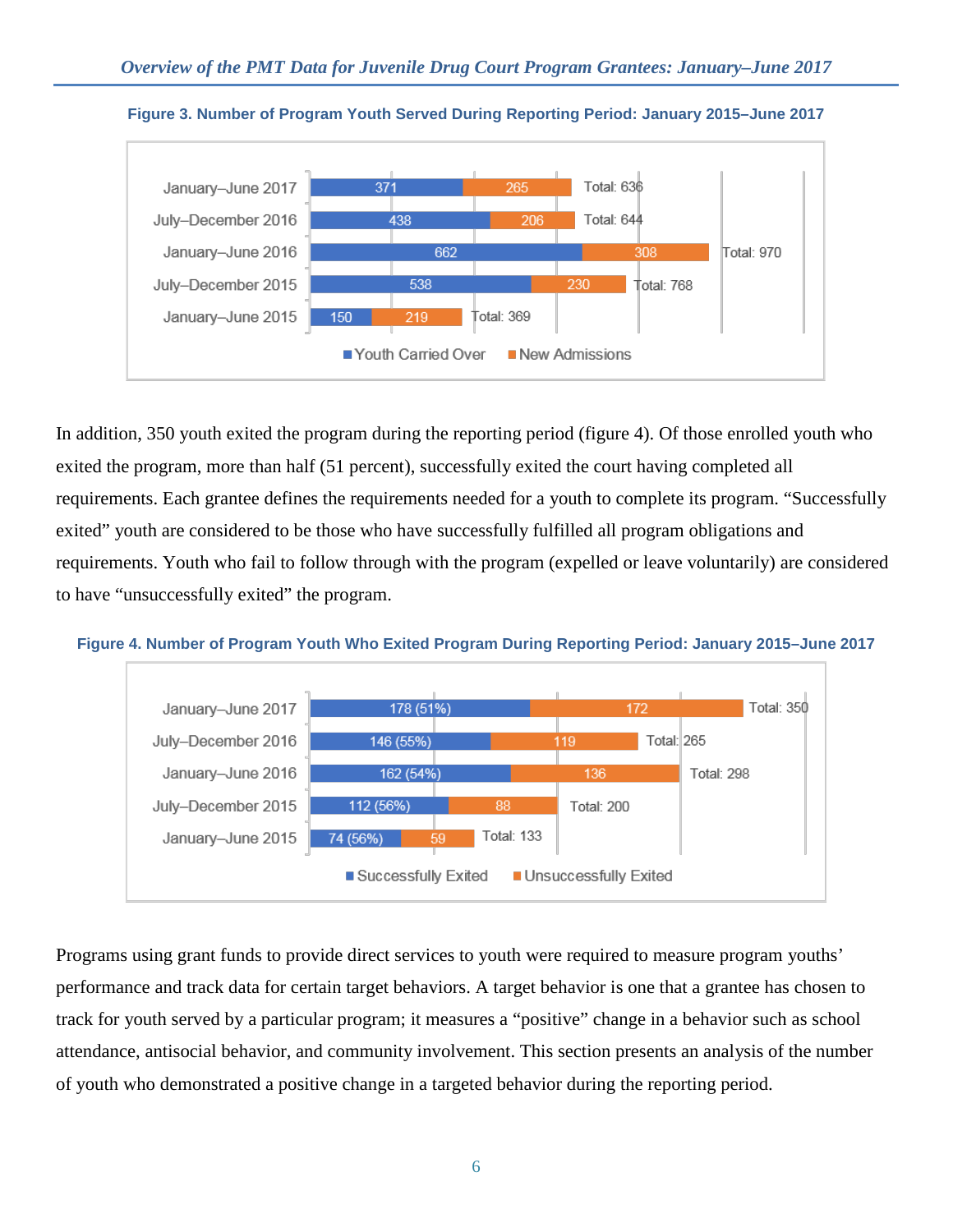Table 4, below, lists short term outcomes for youth who demonstrated a positive change in a target behavior. Target behaviors that did not have enough reported data were excluded from the analysis. Overall, 56 percent of the program youth demonstrated an intended change in target behaviors in the short term. The largest percentage of youth (95 percent) demonstrated positive improvement in social skills after receiving social competence services. Of the youth receiving school attendance services, 83 percent reached the targeted behavior. Although substance use is the most focused treatment for drug court programs, and most of the youth received services for substance use  $(n = 548)$ , youth were less likely to demonstrate an intended behavior change (41 percent) when compared with other target behaviors.

| <b>Target Behavior</b>      | <b>Youth Served</b> | <b>Youth with Intended</b><br><b>Behavior Change</b> | <b>Percentage of Youth with</b><br><b>Intended Behavior Change</b> |
|-----------------------------|---------------------|------------------------------------------------------|--------------------------------------------------------------------|
| Social Competence           | 110                 | 104                                                  | 95%                                                                |
| School Attendance           | 112                 | 93                                                   | 83%                                                                |
| <b>Family Relationships</b> | 77                  | 56                                                   | 73%                                                                |
| Antisocial Behavior         | 88                  | 51                                                   | 58%                                                                |
| Substance Use               | 548                 | 223                                                  | 41%                                                                |
| <b>Total</b>                | 935                 | 527                                                  | 56%                                                                |

### **Table 4. Target Behaviors (Short Term Data): January–June 2017**

Table 5, below, presents data for youth who demonstrated a positive change in a target behavior in the long term, or 6−12 months following completion of the program. Overall, 43 percent of program youth exhibited an intended behavior change 6−12 months after program completion. All the youth who received services to improve school attendance demonstrated a positive change for that target behavior, and 91 percent of youth served for social competence showed an improvement in social skills. Similar to the short term findings, although most youth received services for substance abuse, youth were less likely to demonstrate an intended behavior change (32 percent) when compared with other target behaviors.

#### **Table 5. Target Behaviors (Long Term Data): January–June 2017**

| <b>Target Behavior</b>      | <b>Youth Served</b> | <b>Youth with Intended</b><br><b>Behavior Change</b> | <b>Percentage of Youth with</b><br><b>Intended Behavior Change</b> |
|-----------------------------|---------------------|------------------------------------------------------|--------------------------------------------------------------------|
| School Attendance           | 26                  | 26                                                   | 100%                                                               |
| Social Competence           | 30                  | 33                                                   | 91%                                                                |
| <b>Family Relationships</b> | 27                  | 34                                                   | 79%                                                                |
| Antisocial Behavior         | 25                  | 53                                                   | 47%                                                                |
| Substance Use               | 125                 | 396                                                  | 32%                                                                |
| <b>Total</b>                | 542                 | 233                                                  | 43%                                                                |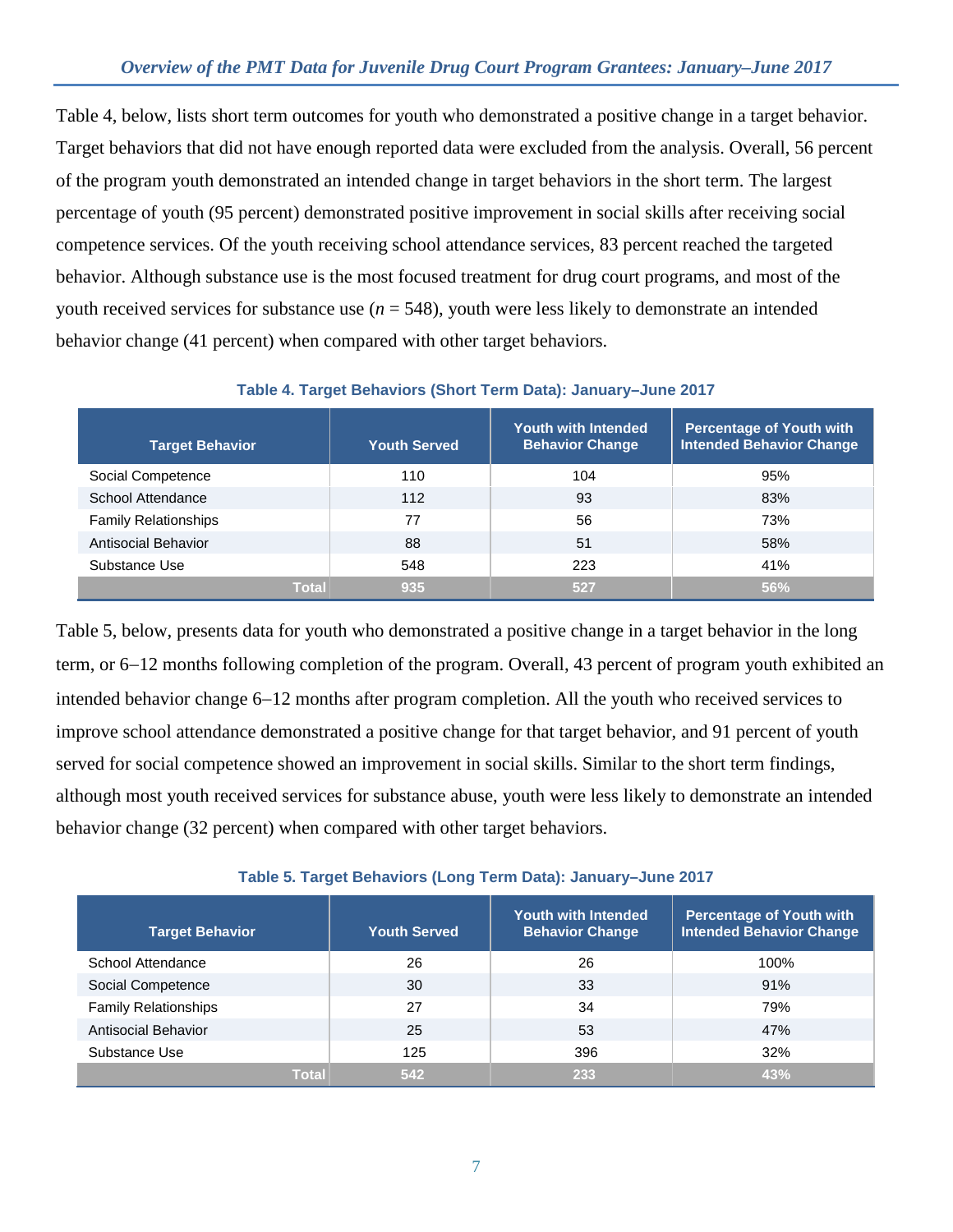### *Overview of the PMT Data for Juvenile Drug Court Program Grantees: January–June 2017*

Grantees also reported on the number of program youth who had technical violations, or who had a violation of the terms of their supervision. An example of a technical violation is failure to pass an alcohol or drug test, which is often required of youth as part of their supervision in drug court programs. As shown in the top half of table 6 (below), 540 youth were tracked for technical violations in the short term. Of those, 37 were committed to a juvenile residential facility, while 38 received some other sentence. No youth were sentenced to adult prison during the reporting period. Table 6 also shows the long term measurement of technical violations for 350 youth who exited the program 6−12 months ago. Of the 350 youth, 13 youth, or 4 percent, had a technical violation.

| <b>Performance Measure</b>                                  | Youth    | Percentage |
|-------------------------------------------------------------|----------|------------|
| Youth tracked for technical violations (short term outcome) | 540      |            |
| Youth committed to a juvenile residential facility          | 37       | 7%         |
| Youth sentenced to adult prison                             | $\Omega$ | $0\%$      |
| Youth who received some other sentence                      | 38       | 7%         |
| <b>Total Technical Violations, Short Term</b>               | 75       | 14%        |
| Youth tracked for technical violations (long term outcome)  | 350      |            |
| Youth committed to a juvenile residential facility          | 6        | 2%         |
| Youth sentenced to adult prison                             | $\Omega$ | $0\%$      |
| Youth received some other sentence                          |          | 2%         |
| <b>Total Technical Violations, Long Term</b>                | 13       | 4%         |

**Table 6. Number of Youth Adjudicated for Technical Violations: January–June 2017**

In addition to technical violations, grantees also reported on the number of youth adjudicated for a new delinquent offense during the reporting period. As shown in table 7, of 697 program youth who were tracked for adjudication for a new delinquent offense in the short term, 20 were committed to a juvenile residential facility. In addition, three were sentenced to adult prison, and 47 were given some other sentence. The bottom half of table 7 presents long term recidivism data. Of the 336 youth tracked for a new adjudication 6−12 months after completing the program, 10 were recommitted to a juvenile residential facility, two were sentenced to adult prison, and 20 were given some other sentence. The overall recidivism rate in both the short term and long term was 10 percent.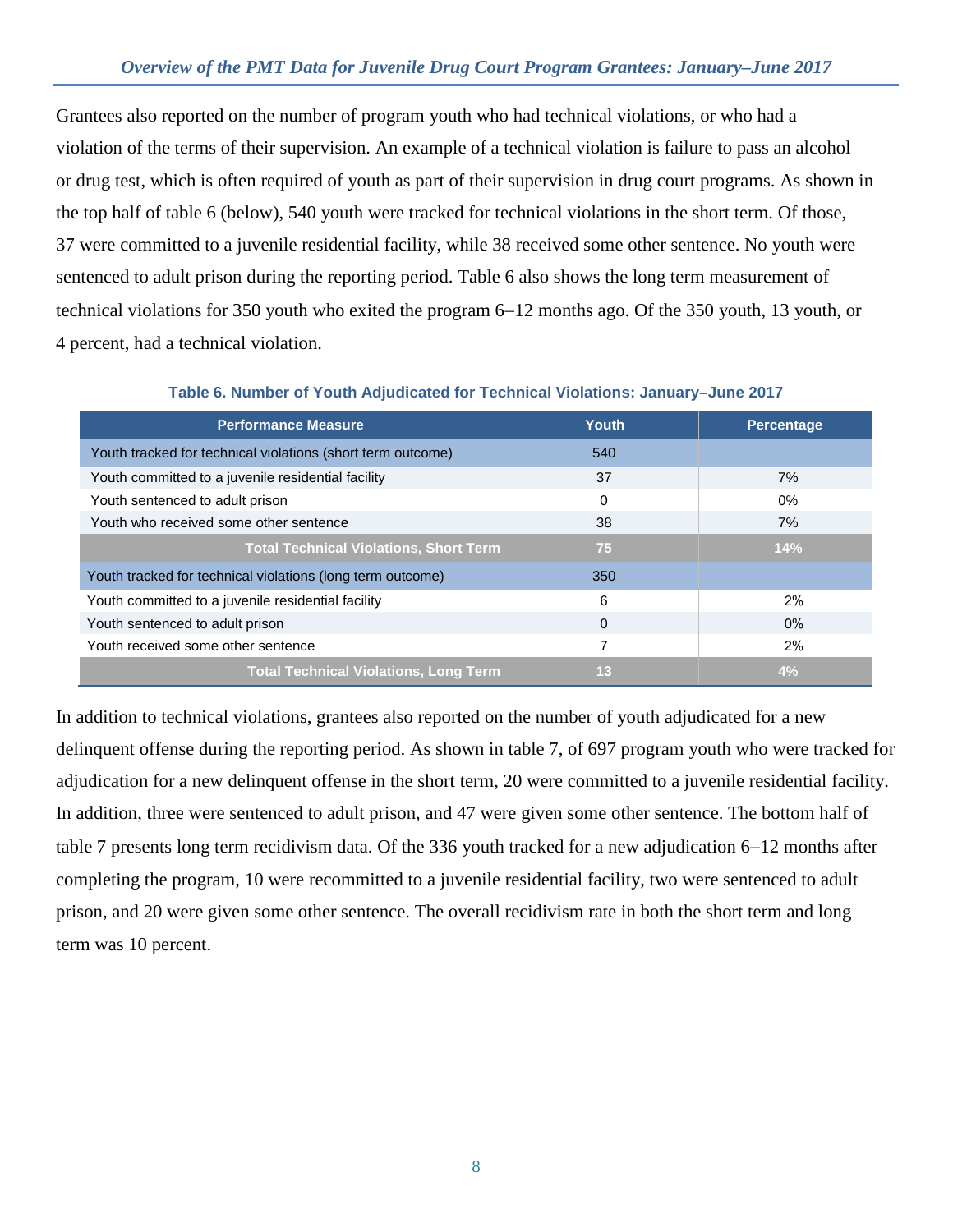| <b>Performance Measure</b>                              | Youth          | <b>Percentage</b> |
|---------------------------------------------------------|----------------|-------------------|
| Youth tracked for adjudications (short term outcome)    | 697            |                   |
| Youth committed to a juvenile residential facility      | 20             | 3%                |
| Youth sentenced to adult prison                         | 3              | $< 1\%$           |
| Youth who received some other sentence                  | 47             | 7%                |
| <b>Total New Adjudications, Short Term</b>              | 70             | 10%               |
| Youth tracked for new adjudications (long term outcome) | 336            |                   |
| Youth committed to a juvenile residential facility      | 10             | 3%                |
| Youth sentenced to adult prison                         | $\mathfrak{p}$ | $< 1\%$           |
| Youth received some other sentence                      | 20             | 6%                |
| <b>Total New Adjudications, Long Term</b>               | 32             | 10%               |

### **Table 7. Number of Youth Adjudicated for a New Delinquent Offense: January–June 2017**

Figure 5, below, represents the short and long term recidivism rates among program youth by reporting period. Overall, the long term recidivism rates remained low, with a peak during the most recent reporting period. It is unclear from the available data what may have led to this. It may be possible, for example, that more youth were committing new offenses 6−12 months after completing their program when compared to other reporting periods; however, the peak could also be attributed to an increase in grantees' ability to track long term data.

#### **Figure 5. Recidivism Measures: January 2015–June 2017**